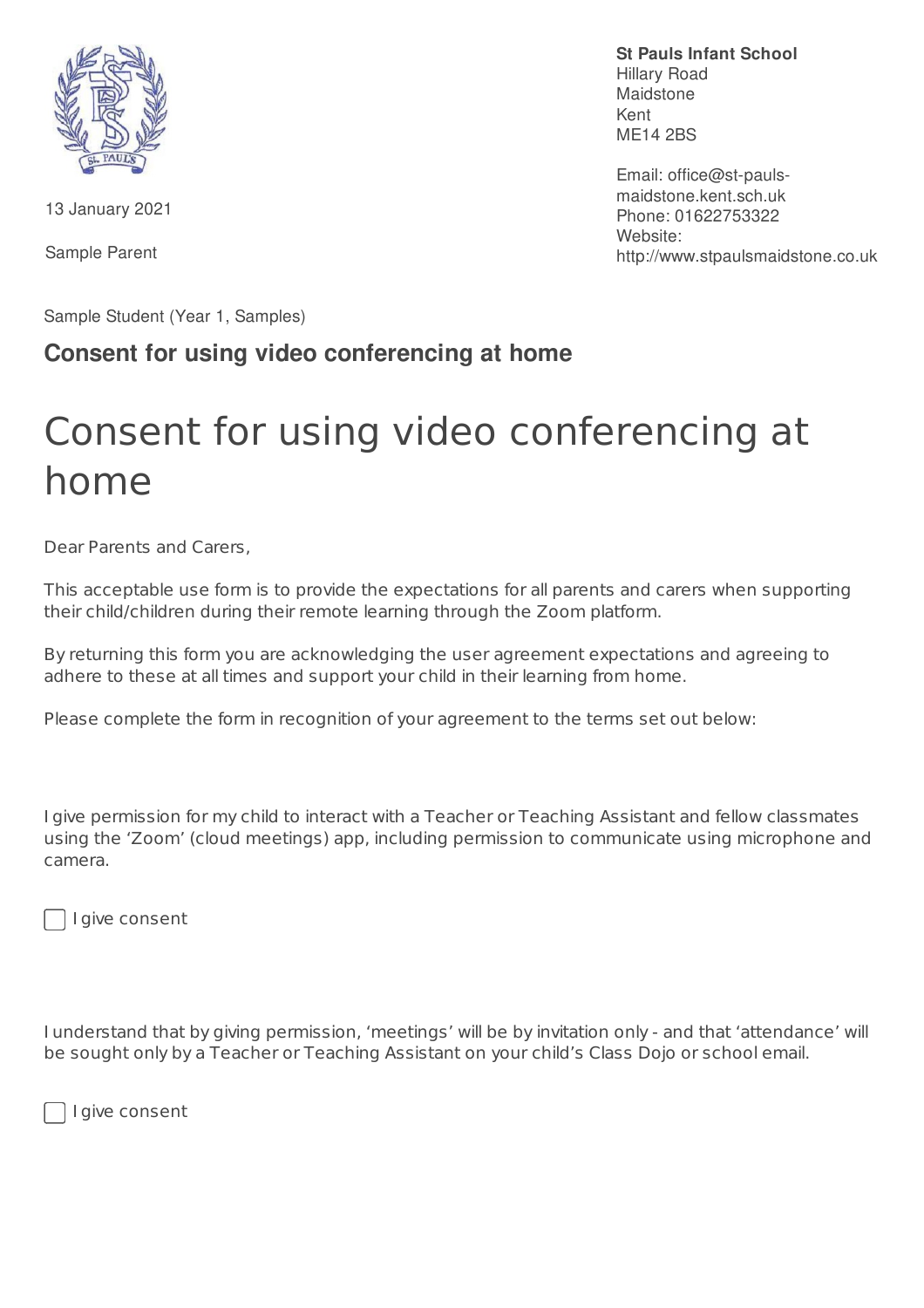Should you or your child be invited to meet by an individual or organisation not using said address format, the invitation would be reported to the Designated Safeguarding Lead (Miss Oakley) Headteacher / Deputy Designated Safeguarding Lead (Mrs Aldridge) immediately as a potential safeguarding issue in accordance with St Pauls Safeguarding and E-Safety Policies.

I agree

I understand that my child will only be invited to meet between the hours on 9am and 3pm, Monday to Friday during term time.

I agree

I understand that as parent or guardian, I am responsible for supervising the suitability of my child's online access, communication and the 'home' setting (wherever distance learning is taking place outside of school). This includes ensuring children have a quiet, safe space from which to meet (in an appropriate room), are wearing appropriate clothing. I understand that only my child will join the meeting, and that adults and other children will not be permitted to partake without prior agreement by all parties. Parents are encouraged to supervise (but not appear on screen). Each meeting will end at the Teacher or Teaching Assistant's discretion.

I agree

I understand that the Teacher or Teaching Assistant will approach Zoom meetings as being an extension of the classroom learning environment. As such, classroom and school expectations, procedures, policies, and rules will be adhered to as normal - by teachers and children alike. Teachers and Teaching Assistants will facilitate and lead all meetings and will follow St Pauls Infant School behaviour policy and classroom rules.

I agree

I give permission for my child to experience and access learning resources, as deemed suitable and appropriate by the staff in the normal, recognised classroom learning environment.

By ticking the boxes, I confirm I have read, understood and agree to the above, and that I confirm my consent to my child using Zoom as outlined.

I give consent